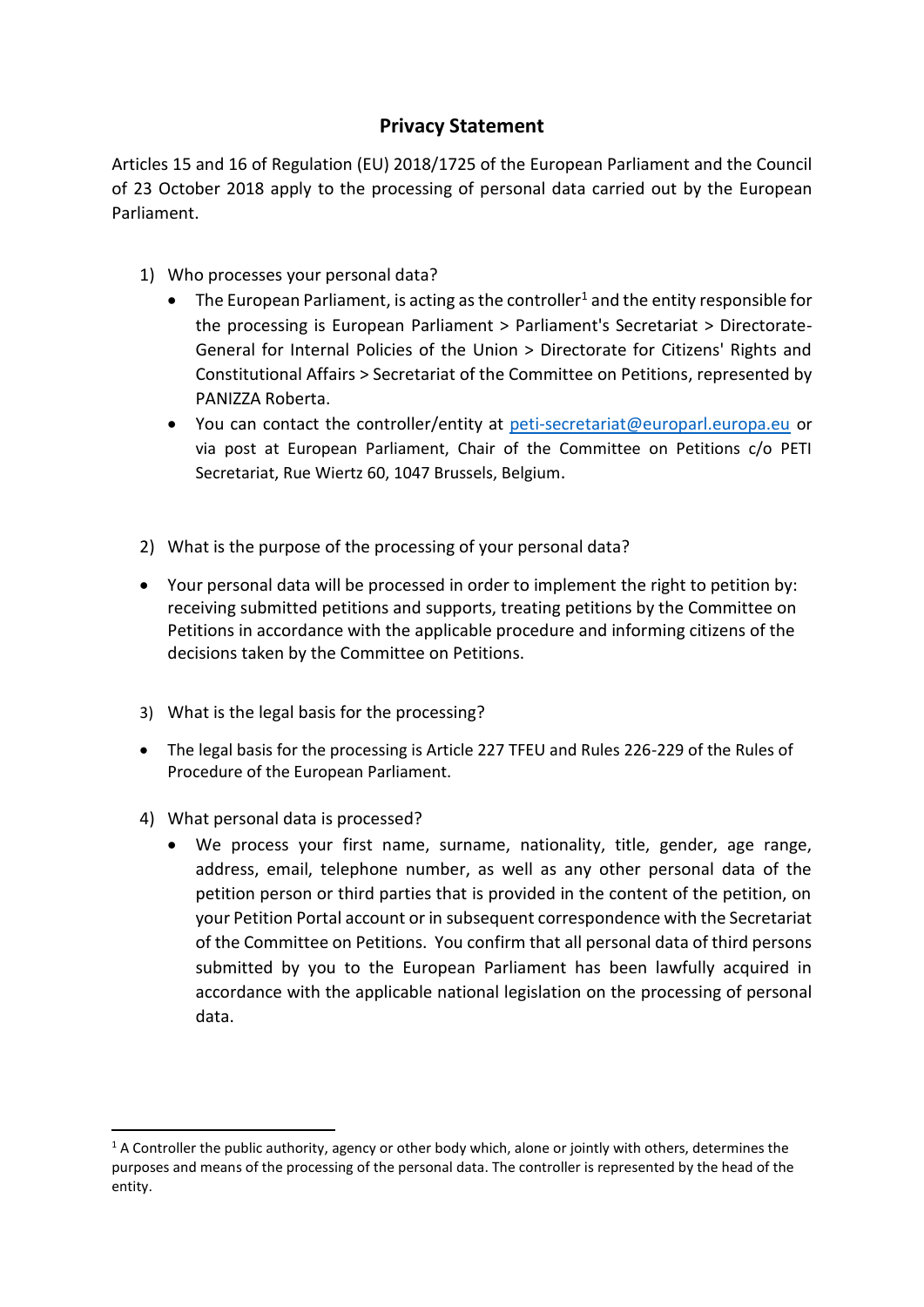- 5) How will your personal data be processed?
- Your personal data is received either by post or electronically and is stored in Parliament's electronic applications for the management of petitions. If needed for a proper follow-up of your petition, some personal data may also be transferred to the recipients mentioned in 7.
- 6) For how long will your personal data be stored?
- Your personal data will be stored for the duration of the petition process and possible judicial proceedings against the European Parliament regarding the petition. After that period, paper petition files are stored for historical purposes in accordance with the applicable rules on historical conservation. In this context, storage of personal data contained therein might become necessary for historical purposes. Personal data existing in the Petitions Portal, in the Secretariat's e- petition management system and on the European Parliament's website is stored for the duration of two legislatures and is afterwards archived.
- 7) Who are the recipients of your personal data?
- Should your petition be deemed admissible, your personal data may be transferred to Members of the European Parliament, EU institutions and bodies, national authorities, as well as any other third party that might contribute to the treatment of your petition.
- Please be aware that registered petitions are public documents. This means that your identity, the number given to the petition and the personal data contained therein:

(1) may be disclosed to the recipients mentioned in the paragraph above;

(2) may be mentioned in public meetings held by the Committee on Petitions, and thus webstreamed (which means that they may be watched by anyone through the European Parliament website);

(3) may be mentioned in the plenary session, and thus be recorded in the minutes published in the Official journal;

(4) may be made available on the internet website of the European Parliament.

- Nonetheless, you may request that your name be withheld in order to protect your privacy, in which case your petition will be anonymised and all further recipients of your data will be informed of this. Nevertheless, please be aware that any citizen may request Parliament, pursuant to Regulation (EC) No 1049/2001, to disclose to the public the personal data concerned, case in which Parliament might be obliged to do so.
- 8) Will your personal data be shared with a non-EU country or international organisation?